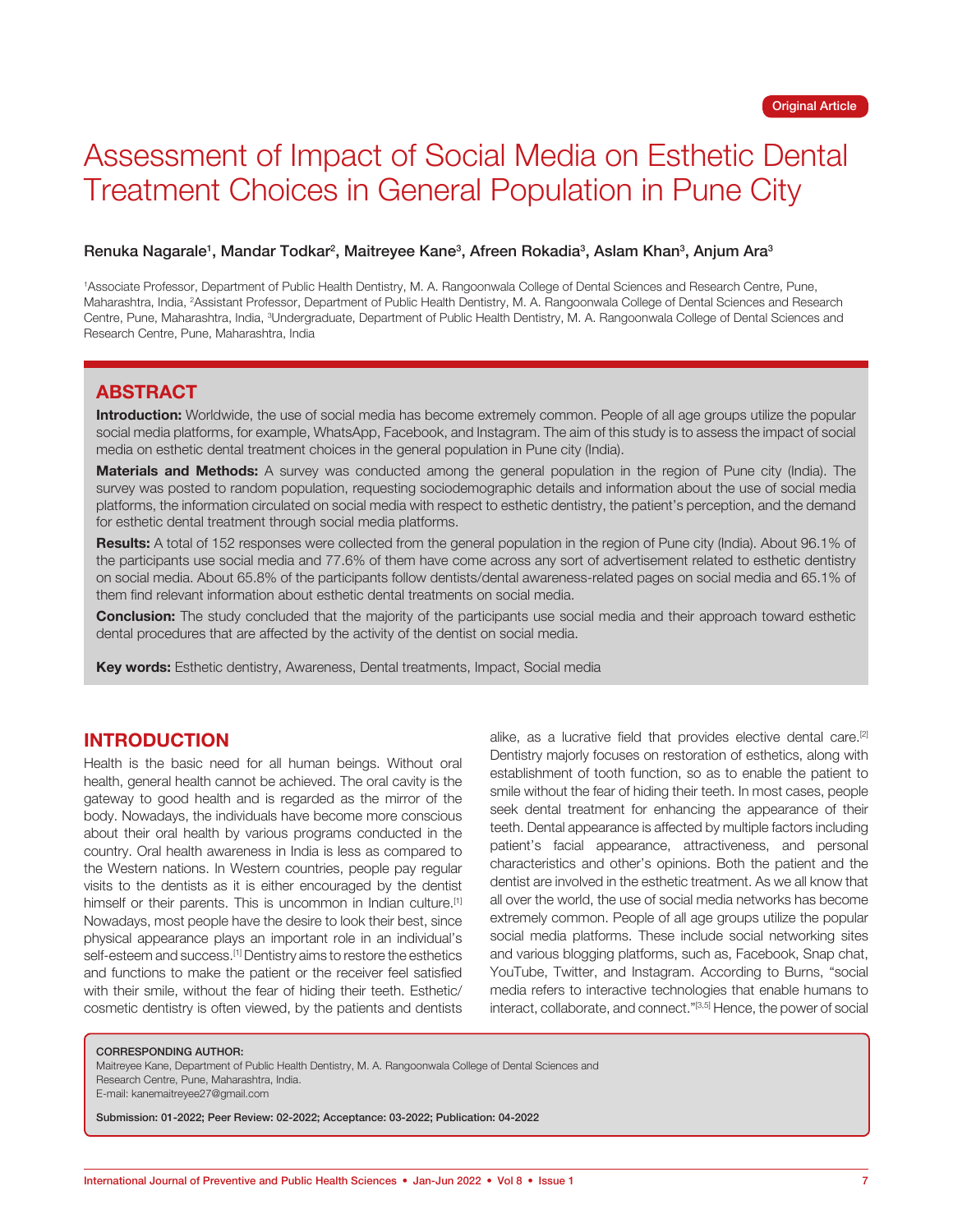media and its effect on the esthetic dental treatment choices should not be underestimated. Many dentists neglect the use of social media in their clinics. They may neglect the thought of using social media to add a vale to their dental marketing or it has an effect on the patient's feedback, after the esthetic dental treatment.<sup>[4]</sup> However, the overgrowth of social media over the past few years showed that the domain should be used with the increased demand for esthetic dentistry. The popular media has an impact on the demand for various esthetic dental procedures affecting mainly tooth whitening and veneers. Good dental appearances are thought to be requirement of prestigious occupation among some professional groups. The dentist is the main health educator regarding oral health awareness. In the community, usually, the dentist counsels their patients, mainly by print media and articles. Nowadays, digital media is the preferred source for creating awareness. Through digital media, the dentist should upload care series, oral health-related education material, survey findings, symptoms, treatment plan, etc. Therefore, this study aimed to assess the impact of social media on esthetic dental treatment choices in general population in Pune city.

# **MATERIALS AND METHODS**

A questionnaire study was conducted among general population to assess the impact of social media on esthetic dental treatment choices. The objective of this study was to evaluate the effect on social media esthetic dental treatment choices among the general population in Pune city (India). The study duration was 3 months. The input parameter for sample size calculation used as follows: 90% power of the study, alpha error 0.05, effect size 0.3 (small), and degree of freedom as 5. The calculated sample size was 183 using G\* Power software version 3.1.9.2 (Henrich Heine University, Dusseldorf). The final considered sample size for the study was around 152 participants. The convenient sampling technique was used in the study. A structured, selfadministered, and closed ended questionnaire was designed to collect data which considered of two parts and comprised 24 questions related to use of social media. The first part consisted of demographic data such as gender and age and second part consisted of knowledge-, attitude-, and practicerelated questions. The questionnaire was prepared using Google Forms (Google LLC, Mountain View, California, United States) and link was distributed to the selected participants through Email, WhatsApp, and other social media platforms. The reliability statistics were calculated and Cronbach alpha value was 0.685. A brief introduction about the study was given and informed consent was also taken from all the participants. Data collected were entered in a spreadsheet (Microsoft Excel, 2016). Statistical analysis was done using descriptive statistics (number and percentage) Statistical Package for the Social Science 23.0 version software (IBM Chicago, Illinois, United States). P-value was set at 0.05 or 5%.

## **RESULTS**

In Table 1, there were a total of 152 participants between 18 and 58 years of age. Out of 152 participants, there were 89 males and 63 females. In Table 2, out of 152 responses, 96.1% use social media and 3.9% does not use social media. About 49.3% use all the above given social media apps and 38.8% use social media 1–3 h/day, and 28.3% use <1 h/day.

| <b>Table 1:</b> Demographic details of the study participants |                        |             |               |            |               |  |  |  |  |
|---------------------------------------------------------------|------------------------|-------------|---------------|------------|---------------|--|--|--|--|
| <b>SrNo</b>                                                   | Demographic<br>details | Response    | Number( $n$ ) | Percentage | Total $n$ (%) |  |  |  |  |
|                                                               | Age                    | 18-58 years | 151           | 100        | 151 (100)     |  |  |  |  |
| 2                                                             | Gender                 | Male        | 89            | 58.6       | 152 (100)     |  |  |  |  |
|                                                               |                        | Female      | 63            | 41.4       |               |  |  |  |  |

Around 83.6% of participants have come across advertisement regarding dental treatments on social media. About 65.8% of participants follow dentist/dental awareness-related page on social media and 34.2 people do not follow any such page. About 65.1% of people find relevant information about esthetic dental treatment on social media. The majority of participants supported that dentists should spread awareness regarding oral health through social media (60.5%) and only a few participants (2%) were not in favor for this. About 80.3% of participants choose a dentist/dental clinic based on reviews and 19.7% of people do not choose a dentist based on reviews. About 40.7% of people visit dentist every 3 months a year and almost 13.3% of people never visit a dentist. About 80.3% of people get affected by the activity of dentist on social media, although 19.7% of participants do not get affected by the activity of dentists on social media.

## **DISCUSSION**

Web 2.0 technologies, known as social media or social technologies, have emerged into the mainstream of media. The use of social media is increasing among health-care providers and patients as well. The most of the participants in the study have at least one account on the social media which might give an indication that social media has a strong effect on different aspects of their lives.<sup>[4]</sup> The highest age group that responded to the survey was 18–45 years. More than half of the subjects' (65.8%) were following a dentist or a dental clinic on social media and they significantly agree that dentist should communicate with people through social media rather than conventional media (34.2%). The majority of the participants would get affected by written experiences and criticism about dental care on social media, proving strong impact of social media. About 96.1% of total participants use social media and 49.3% of them use all of the social media platforms mentioned in the survey. Out of 96.1% of participants, 83.6% came across advertisement regarding dental treatments. About 65.8% of the respondents reported that they receive or find relevant information about esthetic dental treatment on social media.<sup>[6]</sup> People most probably search the web to find the best dentists for their treatments and make their decisions. About 73.75% of respondents find before and after the treatment photos fascinating on social media. Hence, this shows that their decision regarding their treatments also get affected by before and after photos of treated cases.[6] About 65.8% of the participants follow any dentists or dental awareness-related page on social media which is in contrast to a study conducted by Parmar *et al.*, where a total of 64% (296/460) never searched their medical doctors and dentists on social media.[8] This result has enlightened the need to encourage dental professionals to invest more time and efforts in making their social media accounts more attractive and interactive.[6] About 34.9% of the respondents of our study do not follow any dentist or dental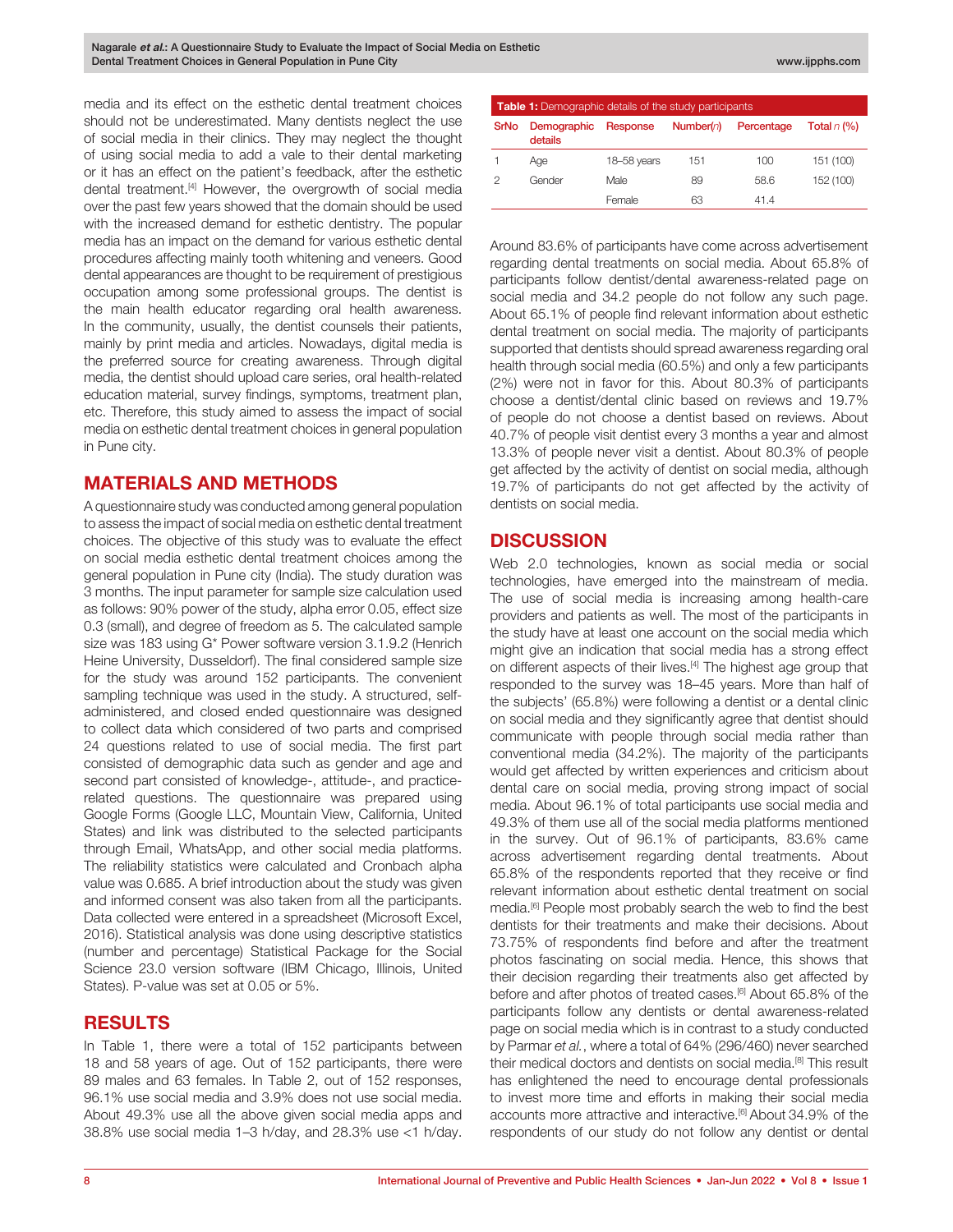| <b>Table 2:</b> Knowledge-, attitude-, and practice-related questions of the study participants |                                                                                                                    |                      |                |                |               |  |  |
|-------------------------------------------------------------------------------------------------|--------------------------------------------------------------------------------------------------------------------|----------------------|----------------|----------------|---------------|--|--|
| Sr. No.                                                                                         | <b>Questions</b>                                                                                                   | <b>Responses</b>     | Number $(n)$   | Percentage     | Total $n$ (%) |  |  |
| $\mathbf{1}$                                                                                    | Do you use social media                                                                                            | Yes                  | 146            | 96.1           | 152(100)      |  |  |
| $\overline{2}$                                                                                  |                                                                                                                    | <b>No</b>            | 6              | 3.9            |               |  |  |
|                                                                                                 | What platforms do you use                                                                                          | Facebook             | 17             | 10.5           | 152(100)      |  |  |
|                                                                                                 |                                                                                                                    | Instagram            | 32             | 21.7           |               |  |  |
|                                                                                                 |                                                                                                                    | WhatsApp             | 22             | 14.5           |               |  |  |
|                                                                                                 |                                                                                                                    | All of the above     | 75             | 49.3           |               |  |  |
|                                                                                                 |                                                                                                                    | Any other            | 6              | 9.1            |               |  |  |
| 3                                                                                               | How often do you use social media                                                                                  | <1 h/day             | 43             | 28.3           | 152(100)      |  |  |
|                                                                                                 |                                                                                                                    | $1-3 h/day$          | 59             | 38.8           |               |  |  |
|                                                                                                 |                                                                                                                    | 3-6 h/day            | 39             | 25.7           |               |  |  |
|                                                                                                 |                                                                                                                    | >6 h/day             | 10             | 7.2            |               |  |  |
| $\overline{4}$                                                                                  | Have you come across any advertisement regarding<br>dental treatment on social media                               | Yes                  | 127            | 83.6           | 152(100)      |  |  |
|                                                                                                 |                                                                                                                    | No                   | 25             | 16.4           |               |  |  |
| 5                                                                                               | Have you come across any esthetic enhancement                                                                      | Yes                  | 118            | 77.6           | 152(100)      |  |  |
|                                                                                                 | dental procedure on social media                                                                                   | No                   | 34             | 22.4           |               |  |  |
| 6                                                                                               | Do you follow any dentist/dental awareness-related                                                                 | Yes                  | 100            | 65.8           | 152(100)      |  |  |
|                                                                                                 | page on social media                                                                                               | No                   | 52             | 34.2           |               |  |  |
| 7                                                                                               | Do you find relevant information about esthetic dental<br>treatment on social media                                | Yes                  | 99             | 65.1           | 152(100)      |  |  |
|                                                                                                 |                                                                                                                    | No                   | 53             | 34.9           |               |  |  |
| 8                                                                                               | Do you know about veneers/laminates used for smile                                                                 | Yes                  | 97             | 63.8           | 152(100)      |  |  |
|                                                                                                 | designing                                                                                                          | No                   | 55             | 36.2           |               |  |  |
| 9                                                                                               | Have you heard about bleaching procedures for<br>whitening teeth                                                   | Yes                  | 105            | 68.9           | 152(100)      |  |  |
|                                                                                                 |                                                                                                                    | No                   | 47             | 31.1           |               |  |  |
| 10                                                                                              | Do you think that dentist should spread awareness<br>and communicate regarding oral health through social<br>media | Strongly agree       | 92             | 60.5           | 152(100)      |  |  |
|                                                                                                 |                                                                                                                    | Agree                | 36             | 23.7           |               |  |  |
|                                                                                                 |                                                                                                                    | Neutral              | 17             | 11.2           |               |  |  |
|                                                                                                 |                                                                                                                    | Disagree             | $\overline{4}$ | 2.6            |               |  |  |
|                                                                                                 |                                                                                                                    | Strongly             | 3              | $\overline{2}$ |               |  |  |
|                                                                                                 | Do you think that good appearance plays an important<br>role for an individual in the society                      | Disagree             |                |                |               |  |  |
| 11                                                                                              |                                                                                                                    | Strongly agree       | 95             | 62.5           | 152(100)      |  |  |
|                                                                                                 |                                                                                                                    | Agree                | 38             | 25             |               |  |  |
|                                                                                                 |                                                                                                                    | Neutral              | 11             | 7.2            |               |  |  |
|                                                                                                 |                                                                                                                    | Disagree             | 5              | 3.2            |               |  |  |
|                                                                                                 |                                                                                                                    | Strongly<br>Disagree | 3              | 2.1            |               |  |  |
| 12                                                                                              | Do you wish to have teeth like celebrities                                                                         | Yes                  | 113            | 74.3           | 152(100)      |  |  |
|                                                                                                 |                                                                                                                    | No                   | 39             | 25.7           |               |  |  |
| 13                                                                                              | Does repeated exposure of dentistry-related posts on                                                               | Yes                  | 102            | 67.1           | 152(100)      |  |  |
|                                                                                                 | social media affect your approach regarding oral health                                                            | No                   | 50             | 32.9           |               |  |  |
| 14                                                                                              | Would you choose a dental clinic/dentist based on                                                                  | Yes                  | 93             | 60.9           | 151(100)      |  |  |
|                                                                                                 | advertisement by a celebrity on social media?                                                                      | No                   | 59             | 39.1           |               |  |  |
| 15                                                                                              | Do you find before and after treatment photos                                                                      | Yes                  | 112            | 73.7           | 152(100)      |  |  |
|                                                                                                 | fascinating on social media                                                                                        | No                   | 40             | 26.3           |               |  |  |
| 16                                                                                              | Do you think that reviews have any impact on your                                                                  | Yes                  | 122            | 80.3           | 152(100)      |  |  |
|                                                                                                 | treatment/clinic choices                                                                                           | No                   | 30             | 19.7           |               |  |  |
| 17                                                                                              | Does your decision get affected by activity of a dentist                                                           | Yes                  | 120            | 80.3           | 151(100)      |  |  |
|                                                                                                 | on social media                                                                                                    | No                   | 30             | 19.7           |               |  |  |
| 18                                                                                              | Do you ask your friend or family members about dental                                                              | Yes                  | 125            | 82.8           | 151(100)      |  |  |
|                                                                                                 | clinic where they were treated in                                                                                  | No                   | 26             | 17.2           |               |  |  |

*(Contd...)*